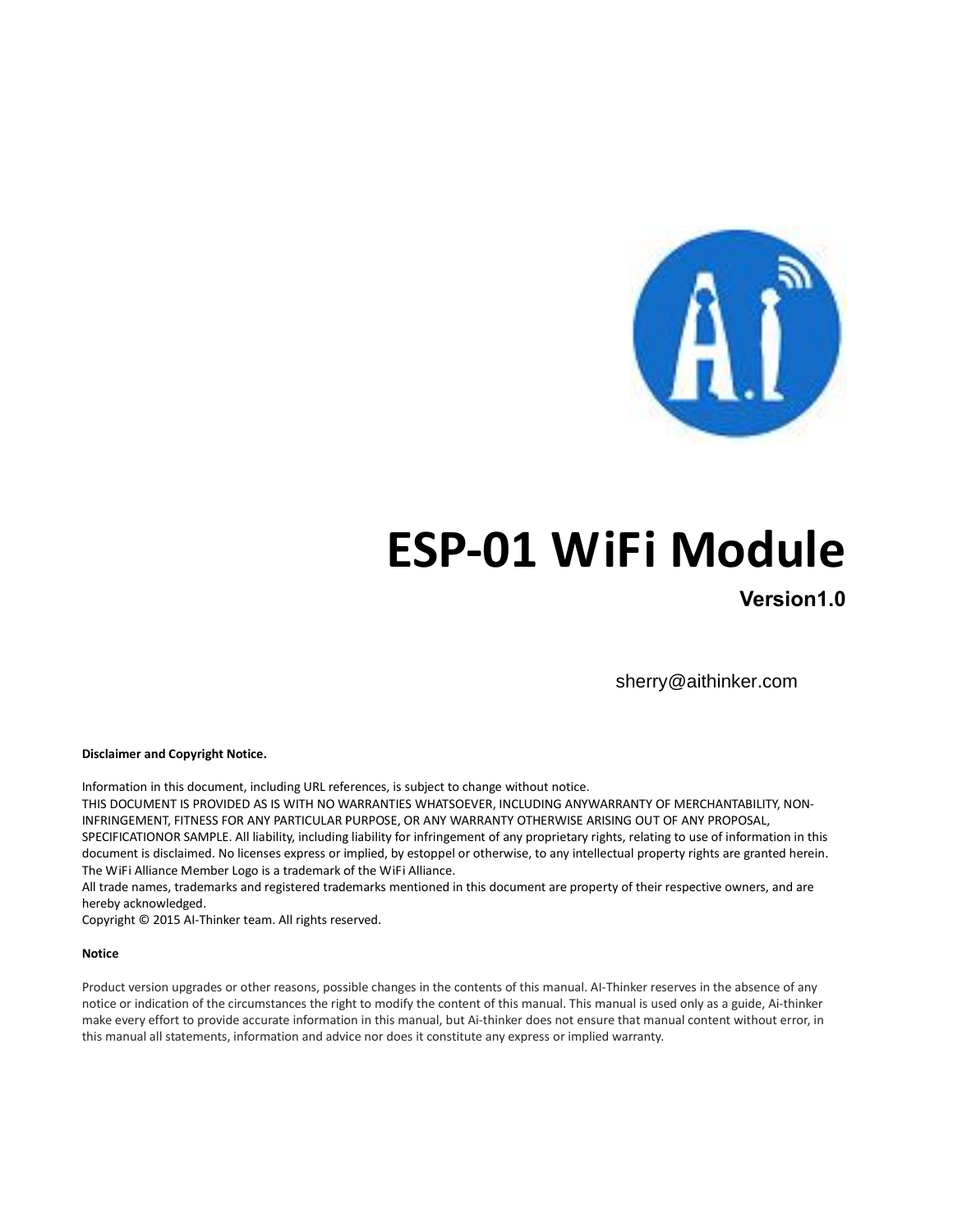

# **Table of Contents**

| 1.1. |  |
|------|--|
| 1.2. |  |
|      |  |
|      |  |
|      |  |
| 4.1. |  |
| 4.2. |  |
|      |  |
|      |  |
| 4.3. |  |
| 4.4. |  |
| 4.5. |  |
| 4.6. |  |
| 4.7. |  |
|      |  |
|      |  |
|      |  |
|      |  |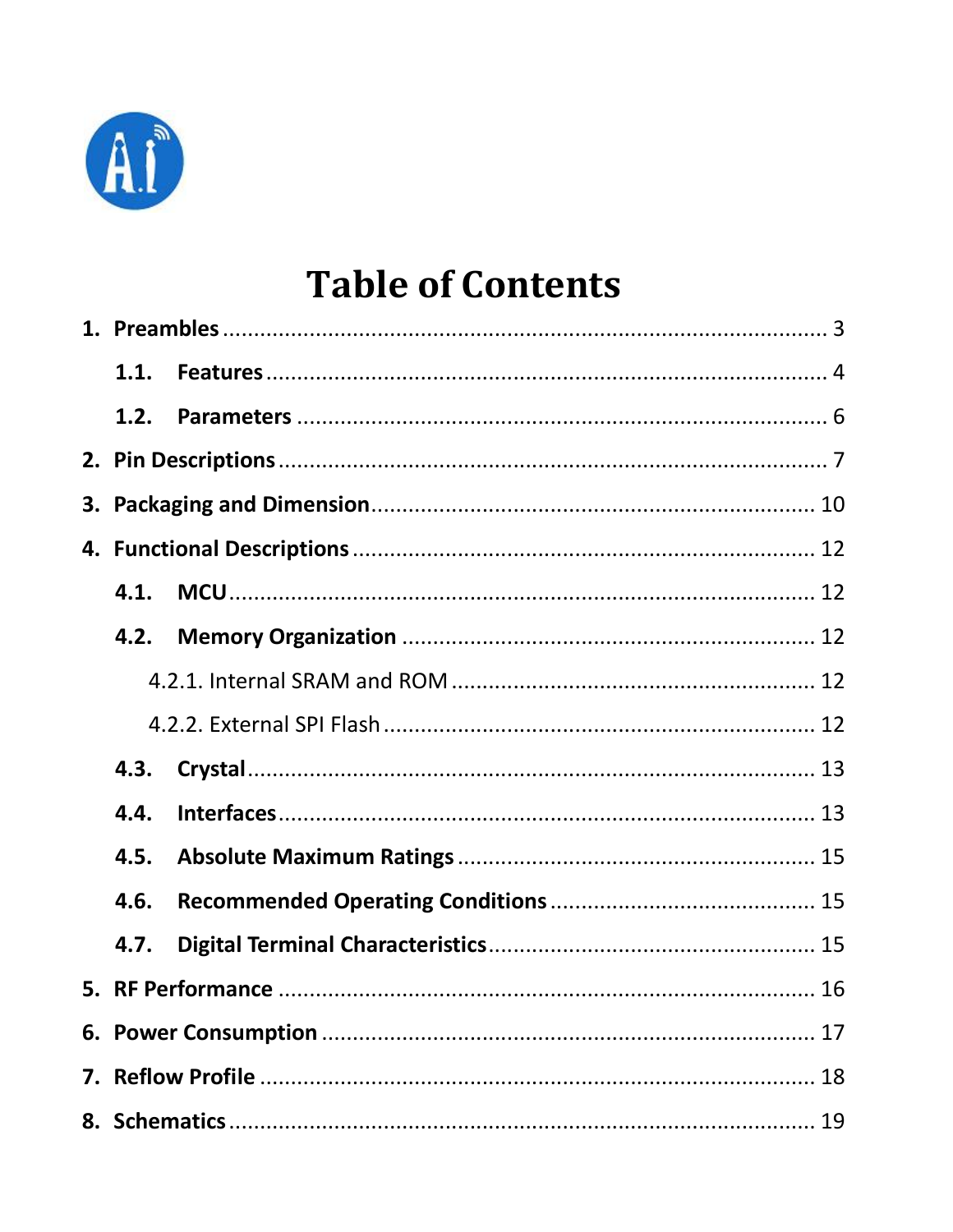

### <span id="page-2-0"></span>**1. Preambles**

ESP-01 WiFi module is developed by Ai-thinker Team. core processor ESP8266 in smaller sizes of the module encapsulates Tensilica L106 integrates industry-leading ultra low power 32-bit MCU micro, with the 16-bit short mode, Clock speed support 80 MHz, 160 MHz, supports the RTOS, integrated Wi-Fi MAC/BB/RF/PA/LNA, on-board antenna.

The module supports standard IEEE802.11 b/g/n agreement, complete TCP/IP protocol stack. Users can use the add modules to an existing device networking, or building a separate network controller. The module supports standard IEEE802.11 b/g/n agreement, complete TCP/IP protocol stack. Users can use the<br>modules to an existing device networking, or building a separate network controller.<br>ESP8266 is high integration wi

It provides unsurpassed ability to embed Wi-Fi capabilities within other systems, or to function as a standalone application, with the lowest cost, and minimal space requirement.



### **Figure 1 ESP8266EX Block Diagram**

ESP8266EX offers a complete and self-contained Wi-Fi networking solution; it can be used to host or to offload Wi-Fi networking functions from another application processor.

When ESP8266EX hosts the application, it boots up directly from an external flash. In has integrated cache to improve the performance of the system in such applications.

Alternately, serving as a Wi-Fi adapter, wireless internet access can be added to any micro controllerbased design with simple connectivity (SPI/SDIO or I2C/UART interface). system in such applications.<br>Fi adapter, wireless internet access can be added to any micro controllerbased design<br>O or I2C/UART interface).<br>**D;LTD** http://www.ai-thinker.com wireless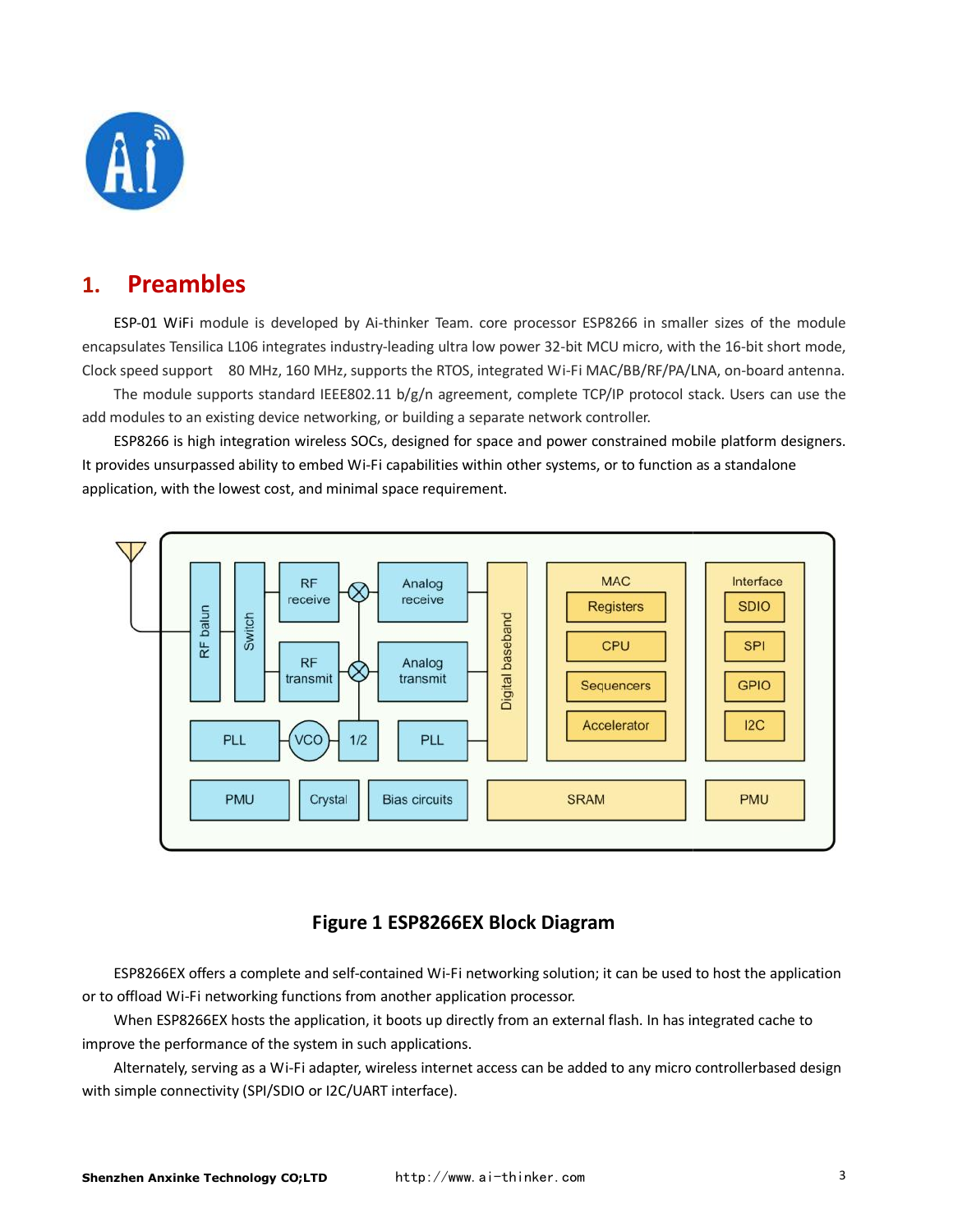

<span id="page-3-0"></span>ESP8266EX is among the most integrated WiFi chip in the industry; it integrates the antenna switches, RF balun, power amplifier, low noise receive amplifier, filters, power management modules, it requires minimal external circuitry, and the entire solution, including front-end module, is designed to occupy minimal PCB area. er amplifier, low noise receive amplifier, filters, power management modules, it requires minimal external circuitr<br>:he entire solution, including front-end module, is designed to occupy minimal PCB area.<br>ESP8266EX also in

SRAM, besides the Wi-Fi functionalities. ESP8266EX is often integrated with external sensors and other application specific devices through its GPIOs; codes for such applications are provided in examples in the SDK.

Espressif Systems' Smart Connectivity Platform (ESCP) demonstrates sophisticated system-level features include fast sleep/wake context switching for energy-efficient VoIP, adaptive radio biasing. for low-power operation, advance fast sleep/wake context switching for energy-efficient VoIP, adaptive radio biasing. for low-power operation, advanc<br>signal processing, and spur cancellation and radio co-existence features for common cellular, Bluetooth, LCD interference mitigation.

### 1.1. **Features**

- 802.11 b/g/n
- Integrated low power 32-bit MCU
- Integrated 10-bit ADC
- Integrated TCP/IP protocol stack
- Integrated TR switch, balun, LNA, power amplifier and matching network
- Integrated PLL, regulators, and power management units
- Supports antenna diversity
- Wi-Fi 2.4 GHz, support WPA/WPA2
- Support STA/AP/STA+AP operation modes
- Support Smart Link Function for both Android and iOS devices
- Support Smart Link Function for both Android and iOS devices tion for both Android and<br>tion for both Android and<br>I2C, I2S, IRDA, PWM, GPIO
- SDIO 2.0, (H) SPI, UART, I2C, I2S, IRDA, PWM,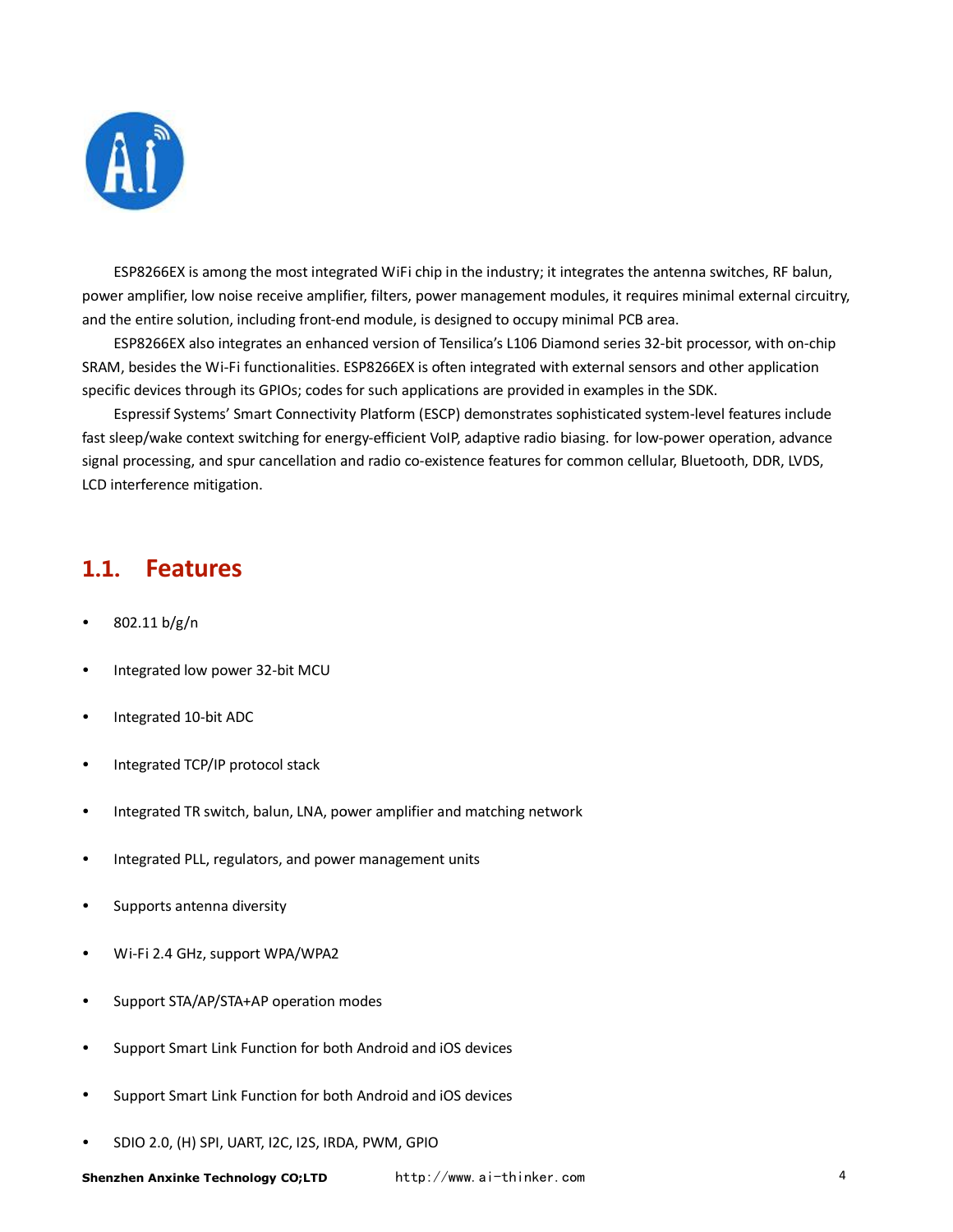

- STBC, 1x1 MIMO, 2x1 MIMO
- A-MPDU & A-MSDU aggregation and 0.4s guard interval
- Deep sleep power <10uA, Power down leakage current < 5uA
- Wake up and transmit packets in < 2ms
- Standby power consumption of < 1.0mW (DTIM3)
- +20dBm output power in 802.11b mode
- Operating temperature range -40C ~ 125C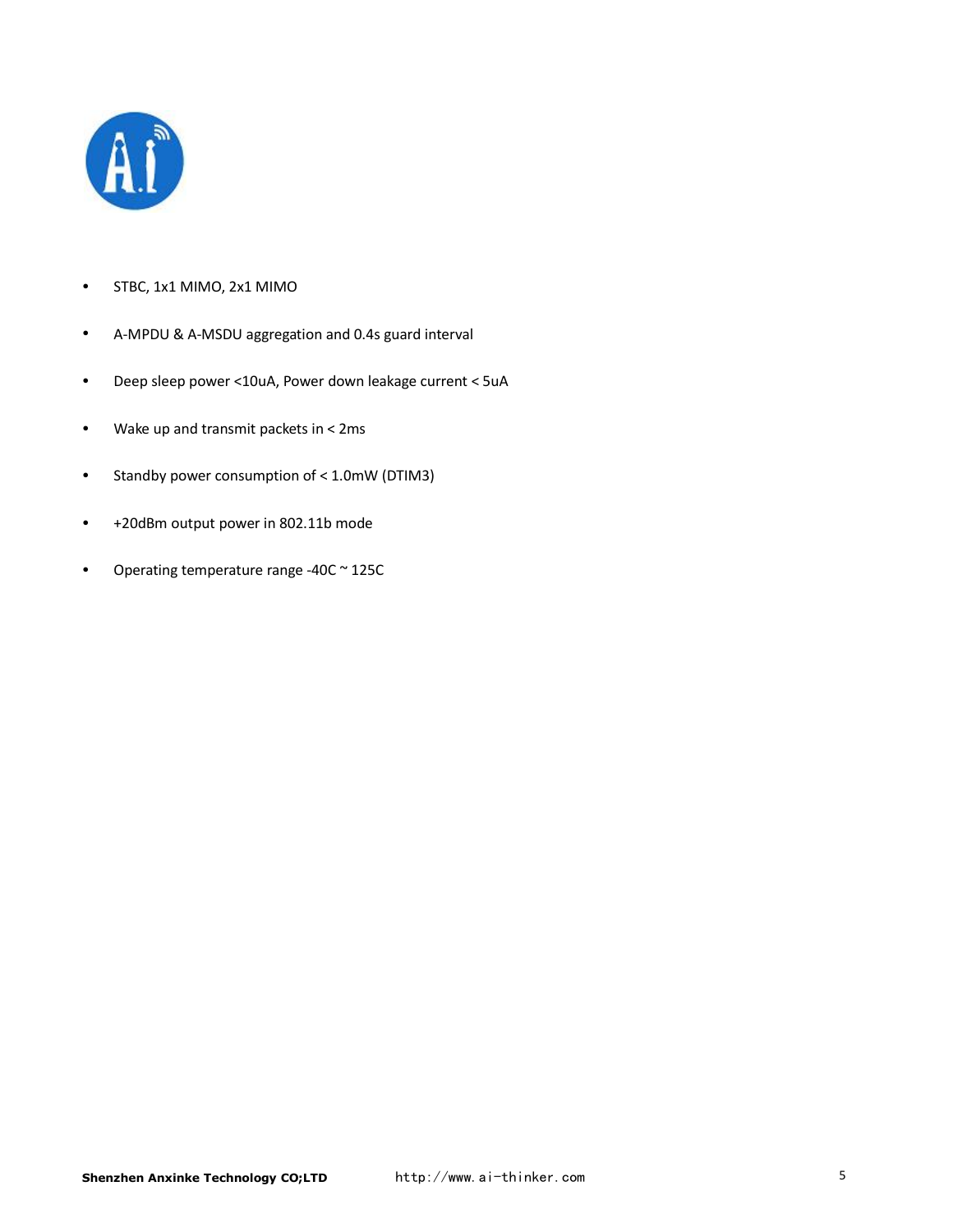

## <span id="page-5-0"></span>1.2. **Parameters**

**Table 1 below describes the major parameters.**

### **Table 1 Parameters**

| <b>Categories</b>     | <b>Items</b>                       | <b>Values</b>                                                               |
|-----------------------|------------------------------------|-----------------------------------------------------------------------------|
| <b>WiFi Paramters</b> | <b>WiFi Protocles</b>              | 802.11 b/g/n                                                                |
|                       | <b>Frequency Range</b>             | 2.4GHz-2.5GHz (2400M-2483.5M)                                               |
|                       |                                    | UART/HSPI/I2C/I2S/Ir Remote Contorl                                         |
|                       | <b>Peripheral Bus</b>              | GPIO/PWM                                                                    |
|                       | <b>Operating Voltage</b>           | $3.0^{\circ}3.6V$                                                           |
| <b>Hardware</b>       | <b>Operating Current</b>           | Average value: 80mA                                                         |
| <b>Paramaters</b>     | <b>Operating Temperature Range</b> | $-40^{\circ}$ ~125°                                                         |
|                       | <b>Ambient Temperature Range</b>   | Normal temperature                                                          |
|                       | Package Size                       | 14.3mm*24.8mm*3mm                                                           |
|                       | <b>External Interface</b>          | N/A                                                                         |
|                       | Wi-Fi mode                         | station/softAP/SoftAP+station                                               |
|                       | <b>Security</b>                    | WPA/WPA2                                                                    |
|                       | Encryption                         | <b>WEP/TKIP/AES</b>                                                         |
| <b>Software</b>       | <b>Firmware Upgrade</b>            | UART Download / OTA (via network) /<br>download and write firmware via host |
| <b>Parameters</b>     | <b>Ssoftware Development</b>       | Supports Cloud Server Development / SDK<br>for custom firmware development  |
|                       | <b>Network Protocols</b>           | IPv4, TCP/UDP/HTTP/FTP                                                      |
|                       | <b>User Configuration</b>          | AT Instruction Set, Cloud Server, Android/iOS<br>App                        |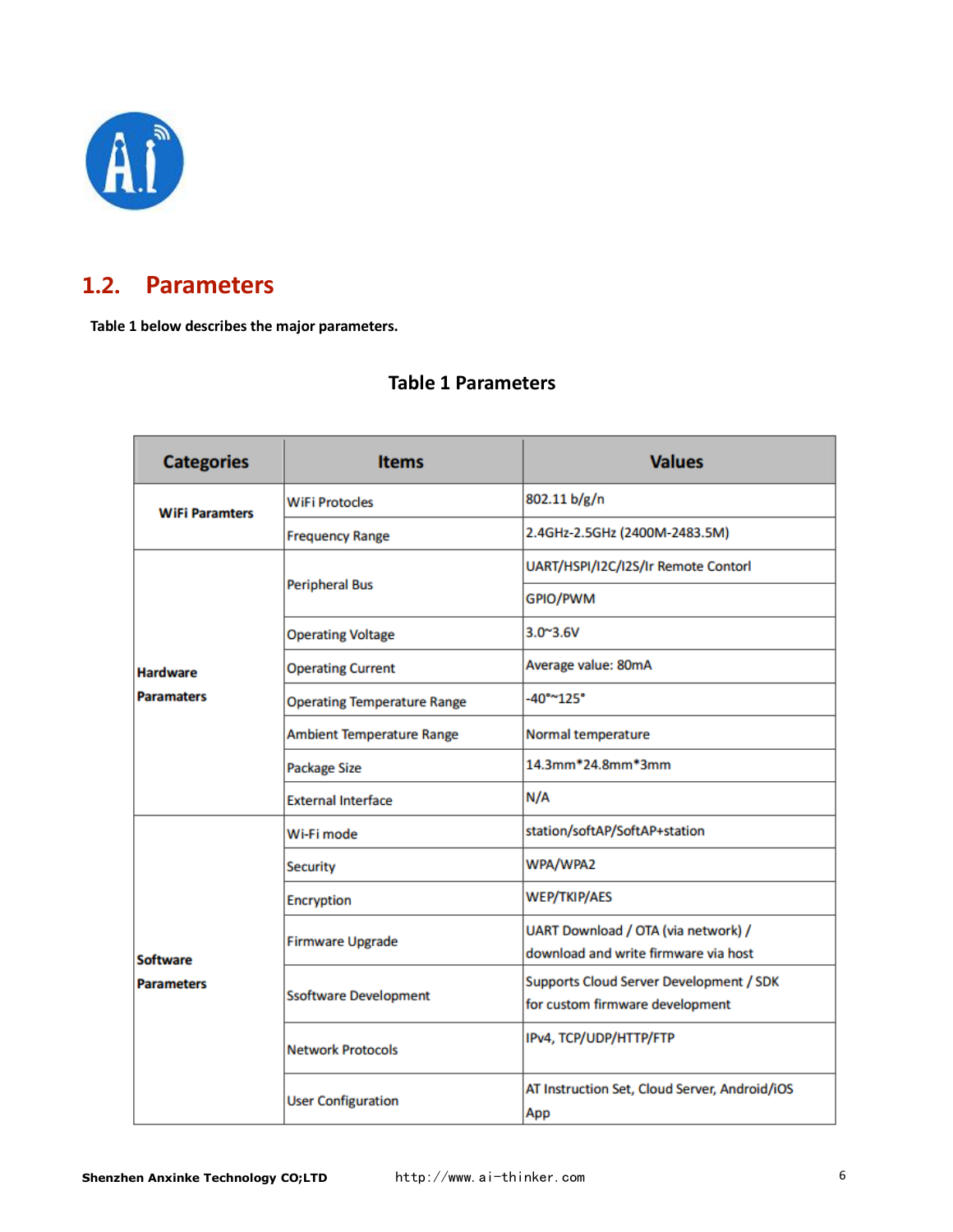

# <span id="page-6-0"></span>**2. Pin Descriptions**

There are altogether 8 pin counts, the definitions of which are described in Table 2 below 。



### **Table 2 ESP-01 Pin design**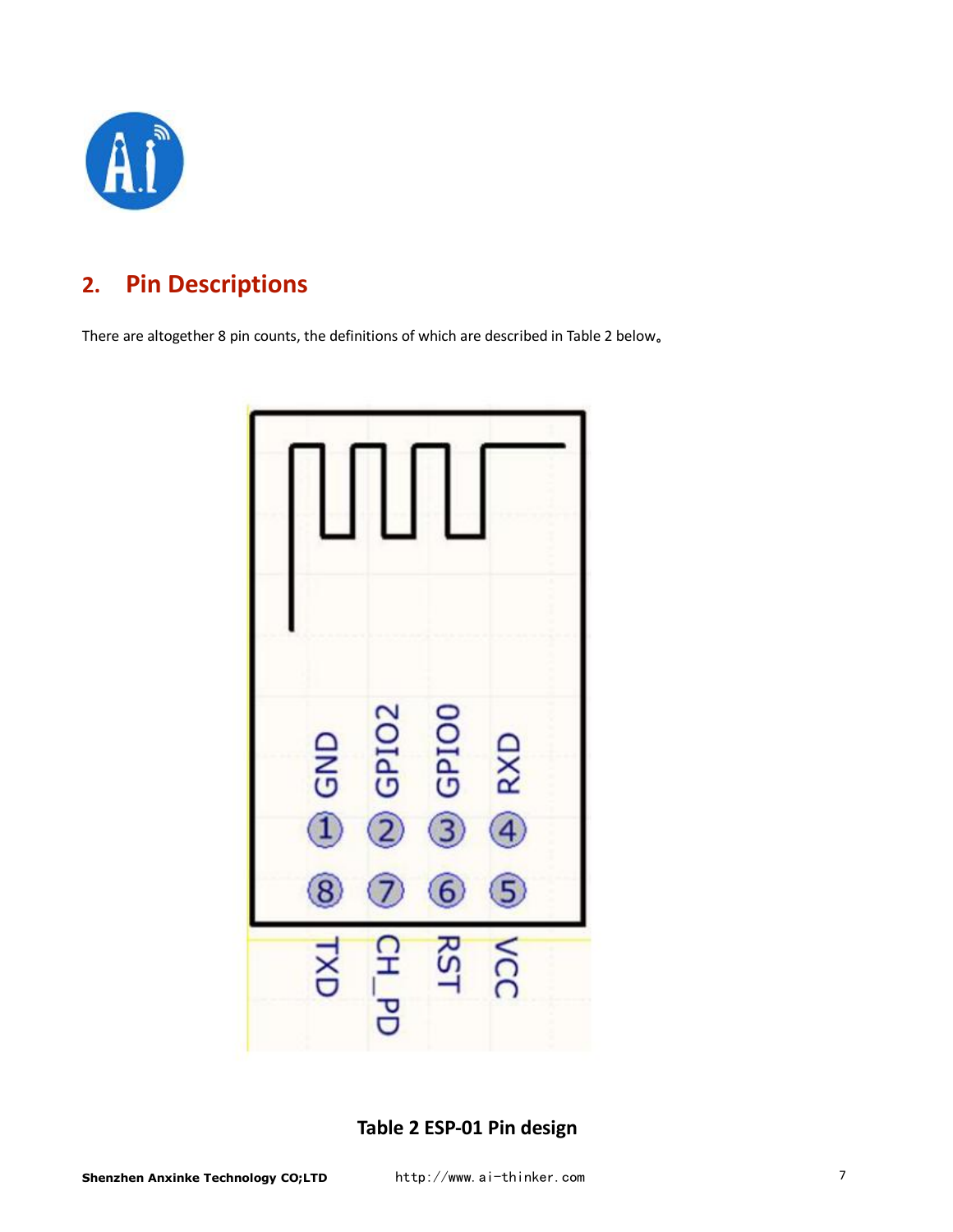

### **Table 2 Pin Descriptions**

| NO.              | Pin Name   | Function                                                                     |
|------------------|------------|------------------------------------------------------------------------------|
| $1\,$            | GND        | GND                                                                          |
| $\overline{2}$   | GPIO2      | GPIO, Internal Pull-up                                                       |
| $\overline{3}$   | GPIO0      | GPIO, Internal Pull-up                                                       |
| $\sqrt{4}$       | <b>RXD</b> | UART0, data received pin RXD                                                 |
| 5                | VCC        | 3.3V power supply (VDD)                                                      |
| $\boldsymbol{6}$ | <b>RST</b> | 1) External reset pin, active low<br>2) Can loft or external MCU<br>$\prime$ |
| $\overline{7}$   | CH_PD      | Chip enable pin. Active high                                                 |
| $\,8\,$          | <b>TXD</b> | UART0, data send pin RXD                                                     |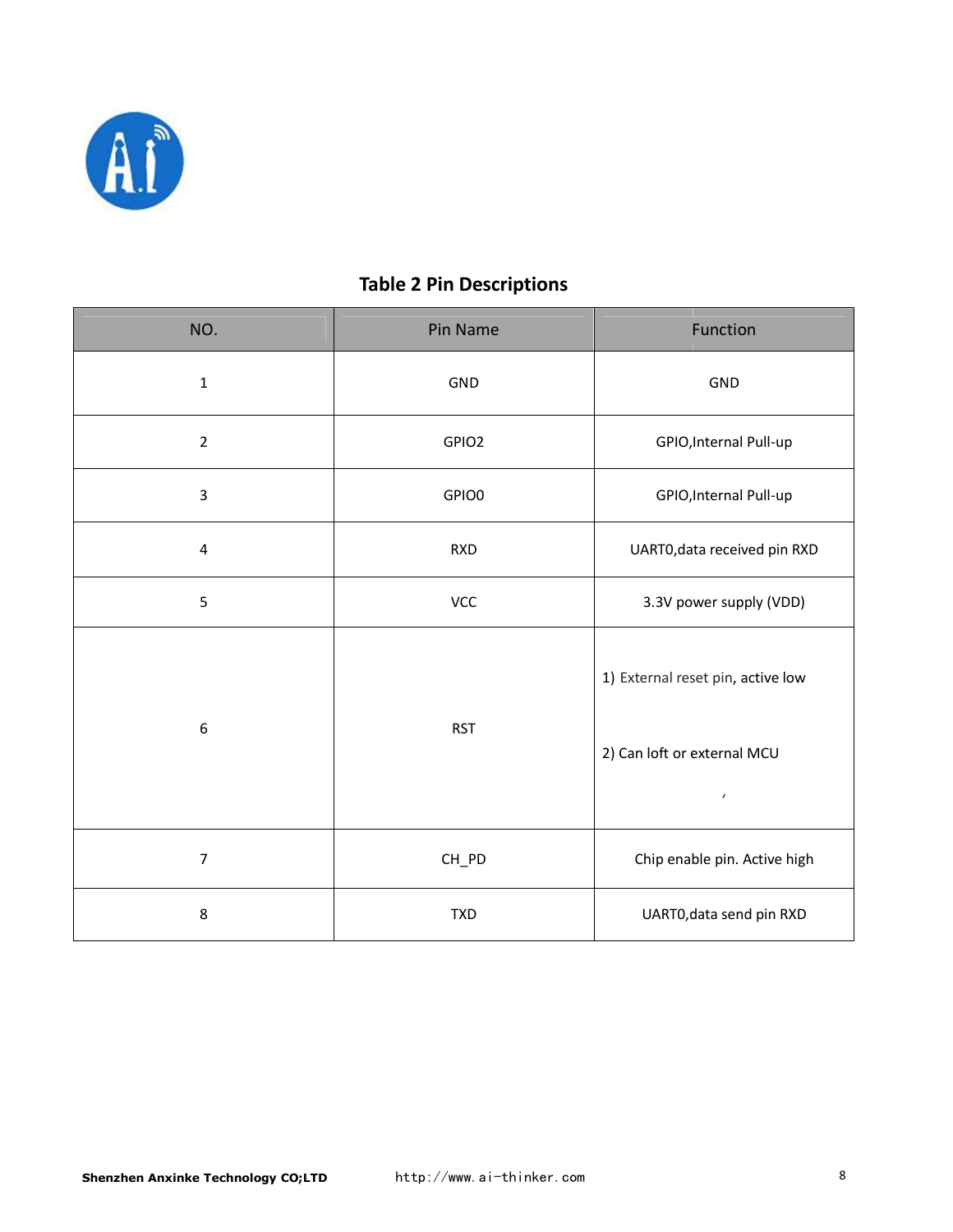

### **Table 3 Pin Mode**

| Mode              | GPIO15 | GPIO0 | GPIO <sub>2</sub> |
|-------------------|--------|-------|-------------------|
| <b>UART</b>       | Low    | Low   | High              |
| <b>Flash Boot</b> | Low    | High  | High              |

### **Table 4 Receiver Sensitivity**

| <b>Parameters</b>               | Min                               | <b>Typical</b> | <b>Max</b> | Unit     |
|---------------------------------|-----------------------------------|----------------|------------|----------|
| Input frequency                 | 2412                              |                | 2484       | MHz      |
| Input impedance                 |                                   | 50             |            | $\Omega$ |
| Input reflection                |                                   |                | $-10$      | dB       |
| Output power of PA for 72.2Mbps | 15.5                              | 16.5           | 17.5       | dBm      |
| Output power of PA for 11b mode | 19.5                              | 20.5           | 21.5       | dBm      |
| Sensitivity                     |                                   |                |            |          |
| DSSS, 1Mbps                     |                                   | $-98$          |            | dBm      |
| CCK, 11Mbps                     |                                   | $-91$          |            | dBm      |
| 6Mbps (1/2 BPSK)                |                                   | $-93$          |            | dBm      |
| 54Mbps (3/4 64-QAM)             |                                   | $-75$          |            | dBm      |
| HT20, MCS7 (65Mbps, 72.2Mbps)   |                                   | $-72$          |            | dBm      |
|                                 | <b>Adjacent Channel Rejection</b> |                |            |          |
| OFDM, 6Mbps                     |                                   | 37             |            | dB       |
| OFDM, 54Mbps                    |                                   | 21             |            | dB       |
| HT20, MCS0                      |                                   | 37             |            | dB       |
| HT20, MCS7                      |                                   | 20             |            | dB       |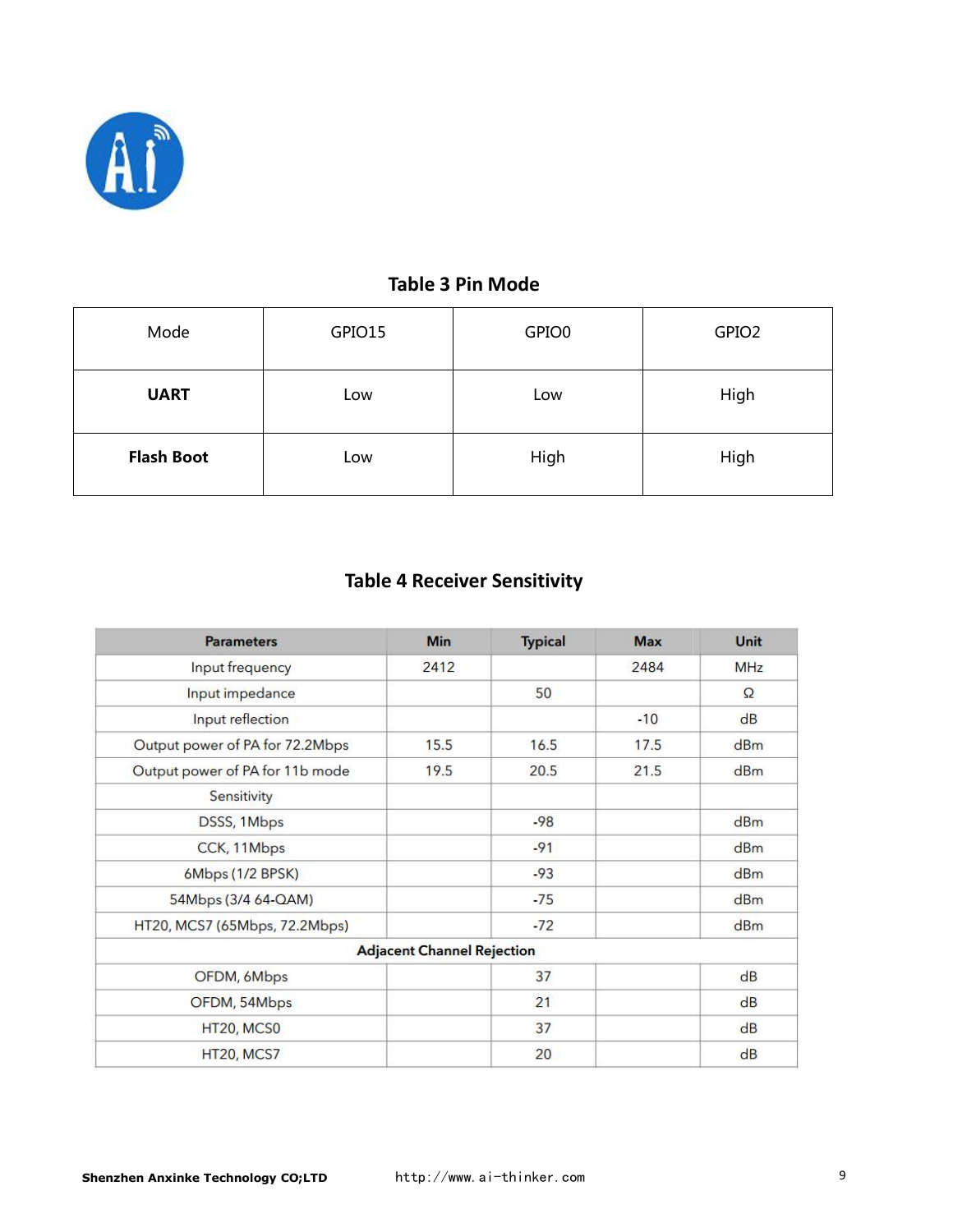

# <span id="page-9-0"></span>**3. Packaging and Dimension**

The external size of the module is 14.3mm\*24.8mm\*3mm, as is illustrated in Figure 3 below. The type of flash integrated in this module is an SPI flash, the capacity of which is 1 MB, and the package size of which is SOP-210mil. The antenna applied on this module is a 3DBi PCB-on-board antenna.



**Figure 3 [Module Pin Counts, 8 pin, 14.3 mm \*24.8 mm \*3.0 mm] 3.0 mm]**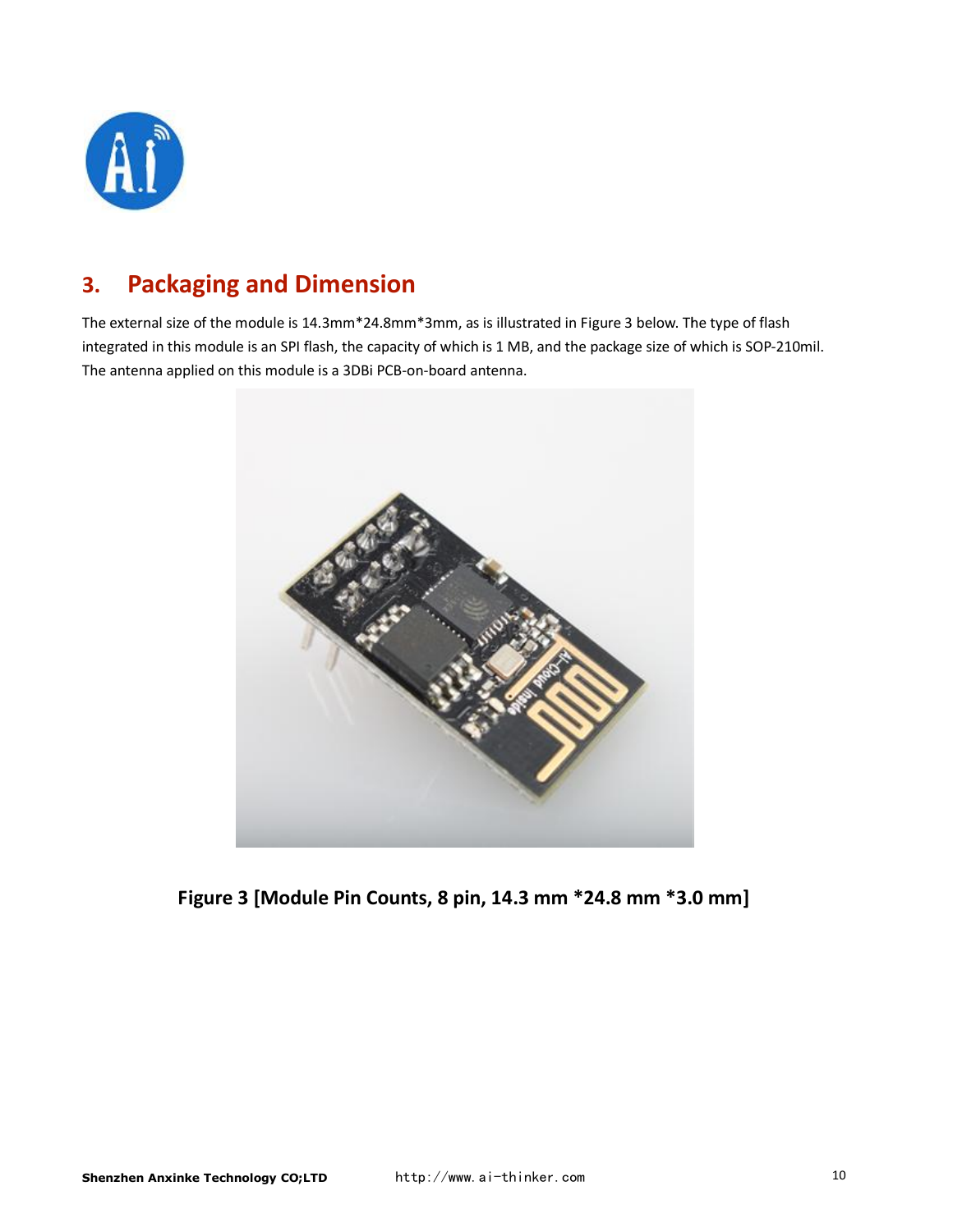



**Figure 4 Top View of ESP-01 WiFi Module**

| Length  | Width   | Height | PAD Size(Bottom)  | Pin Pitch |
|---------|---------|--------|-------------------|-----------|
| 14.3 mm | 24.8 mm | 3 mm   | $0.9$ mm x 1.7 mm | $2.54$ mm |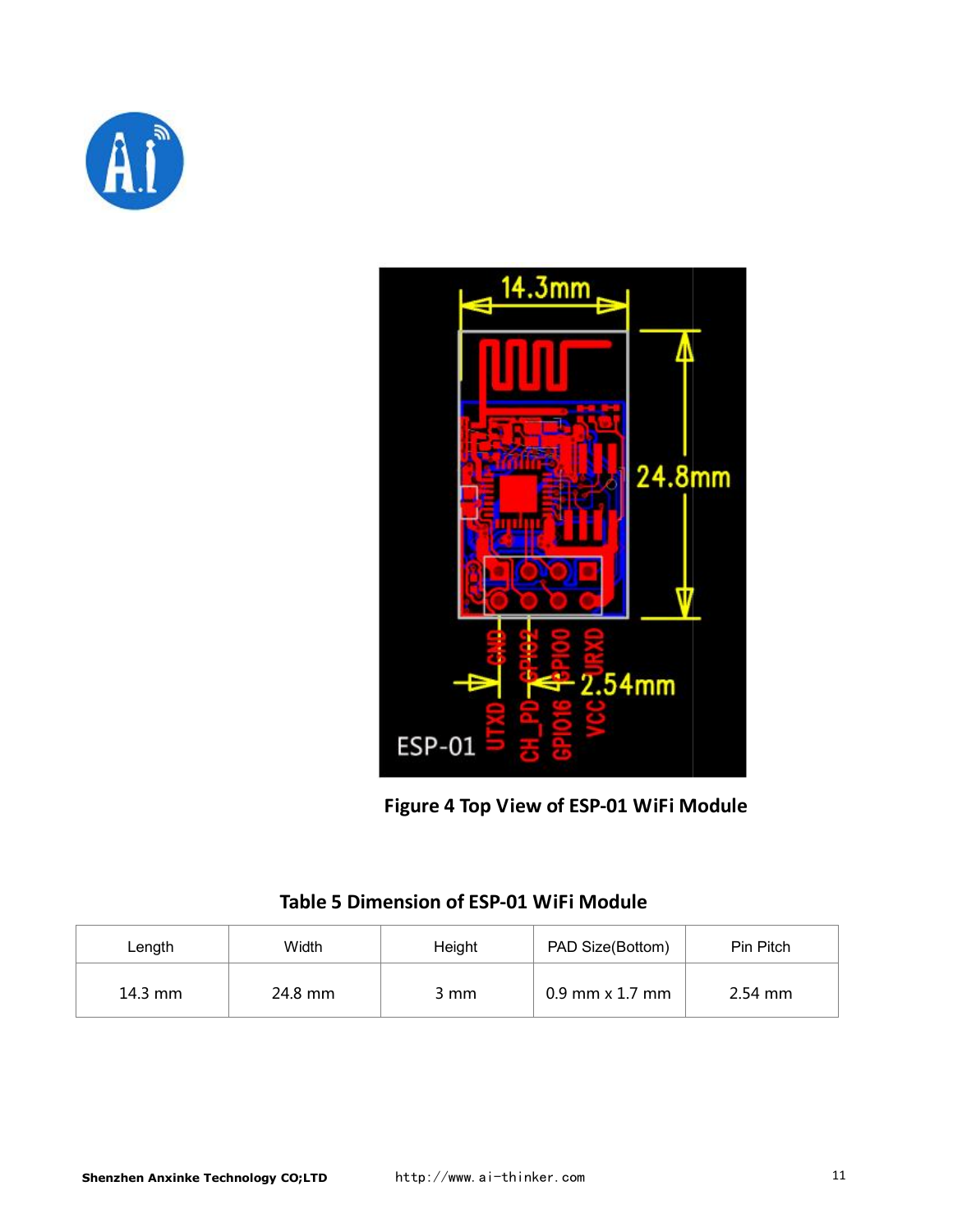

# <span id="page-11-0"></span>**4. Functional Descriptions**

### 4.1. **MCU**

ESP8266EX is embedded with Tensilica L106 32-bit micro controller (MCU), which features extra low power consumption and 16-bit RSIC. The CPU clock speed is 80MHz. It can also reach a maximum value of 160MHz. ESP8266EX is often integrated with external sensors and other specific devices through its GPIOs; codes for such applications are provided in examples in the SDK.

## 4.2. **Memory Organization**

### **4.2.1. Internal SRAM and ROM**

ESP8266EX WiFi SoC is embedded with memory controller, including SRAM and ROM. MCU can visit the memory units through iBus, dBus, and AHB interfaces. All memory units can be visited upon request, while a memory arbiter will decide the running sequence according to the time when these requests are received by the processor.

According to our current version of SDK provided, SRAM space that is available to users is assigned According to space as below: ▪RAM size < 36kB, that is to say, when ESP8266EX is working under the station mode and RAM is connected to the

router, programmable space accessible to user in heap and data section is around 36kB.)

Inere is no programmable ROM in the SoC, therefore, user program must be stored in an external SPI flash.

### **4.2.2. External SPI Flash**

This module is mounted with an 1 MB external SPI flash to store user programs. If larger definable storage space is required, a SPI flash with larger memory size is preferred. Theoretically speaking, up to 16 MB memory capacity can be supported.

#### **Suggested SPI Flash memory capacity:**

. OTA is disabled: the minimum flash memory that can be supported is 512 kB;

**• OTA** is enabled: the minimum flash memory that can be supported is 1 MB.

Several SPI modes can be supported, including Standard SPI, Dual SPI, and Quad SPI.

Therefore, please choose the correct SPI mode when you are downloading into the flash, otherwise

firmwares/programs that you downloaded may not work in the right way.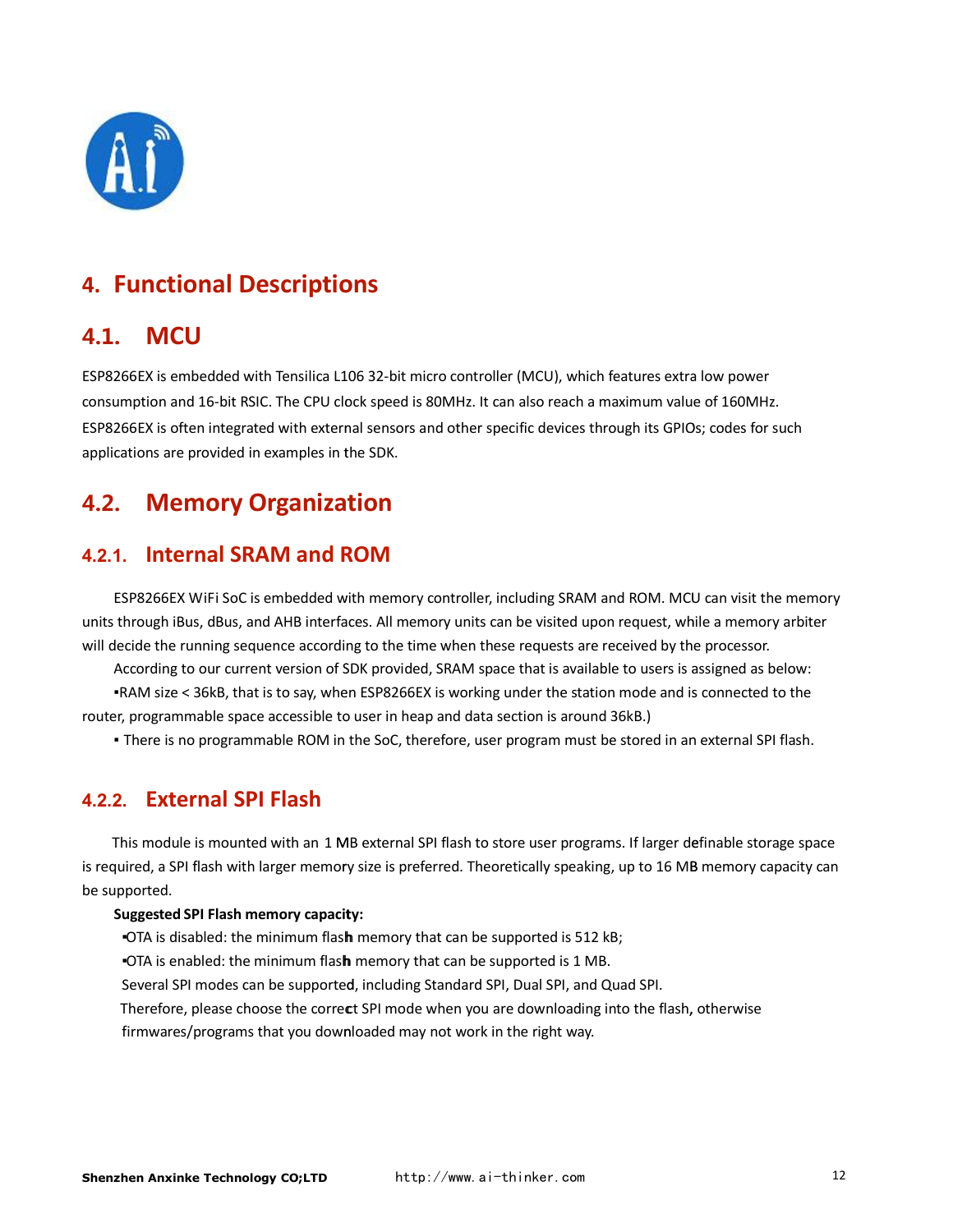

# <span id="page-12-0"></span>4.3. **Crystal**

Currently, the frequency of crystal oscillators supported include 40MHz, 26MHz and 24MHz. The accuracy of crystal oscillators applied should be ±10PPM, and the operating temperature range should be between -20°C and 85°C.

When using the downloading tools, please remember to select the right crystal oscillator type. In circuit design, capacitors C1 and C2, which are connected to the earth, are added to the input and output terminals of the crystal oscillator respectively. The values of the two capacitors can be flexible, ranging from 6pF to 22pF, however, the specific capacitive values of C1 and C2 depend on further testing and adjustment on the overall performance of the whole circuit. Normally, the capacitive values of C1 and C2 are within 10pF if the crystal oscillator frequency is 26MHz, while the values of C1 and C2 are 10pF<C1, C2<22pF if the crystal oscillator frequency is 40MHz.

### 4.4. **Interfaces**

| Interface                   | <b>Pin Name</b>                                   | <b>Description</b>                                                                                                                                                                                                                                                                          |
|-----------------------------|---------------------------------------------------|---------------------------------------------------------------------------------------------------------------------------------------------------------------------------------------------------------------------------------------------------------------------------------------------|
| <b>HSPI</b>                 | IO12(MISO)<br>IO13(MOSI)<br>IO14(CLK)<br>IO15(CS) | SPI Flash 2, display screen, and MCU can be connected using HSPI interface.                                                                                                                                                                                                                 |
| <b>PWM</b>                  | IO12(R)<br>IO15(G)<br>IO13(B)                     | Currently the PWM interface has four channels, but users can extend the<br>channels according to their own needs. PWM interface can be used to control<br>LED lights, buzzers, relays, electronic machines, and so on.                                                                      |
| <b>IR Remote</b><br>Control | $IO14(IR_T)$<br>$IO5(IR_R)$                       | The functionality of Infrared remote control interface can be implemented via<br>software programming. NEC coding, modulation, and demodulation are used<br>by this interface. The frequency of modulated carrier signal is 38KHz.                                                          |
| <b>ADC</b>                  | <b>TOUT</b>                                       | ESP8266EX integrates a 10-bit analog ADC. It can be used to test the power-<br>supply voltage of VDD3P3 (Pin3 and Pin4) and the input power voltage of<br>TOUT (Pin 6). However, these two functions cannot be used simultaneously.<br>This interface is typically used in sensor products. |
| 12C                         | IO14(SCL)<br>IO2(SDA)                             | I2C interface can be used to connect external sensor products and display<br>screens, etc.                                                                                                                                                                                                  |

#### **Table 6 Descriptions of Interfaces**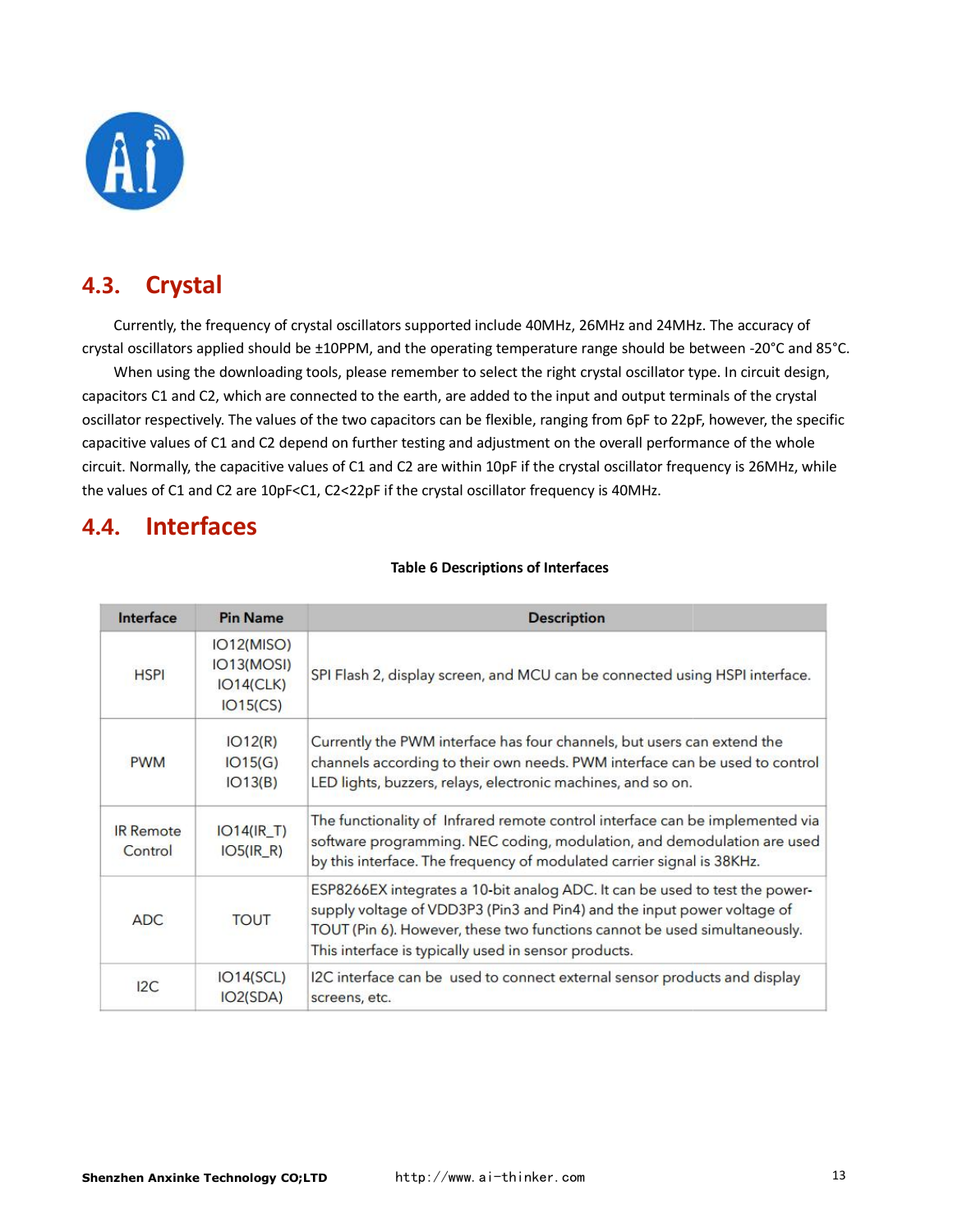

| Interface   | <b>Pin Name</b>                                               | <b>Description</b>                                                                                                                                                                                                                                                                                   |
|-------------|---------------------------------------------------------------|------------------------------------------------------------------------------------------------------------------------------------------------------------------------------------------------------------------------------------------------------------------------------------------------------|
|             |                                                               | Devices with UART interfaces can be connected with the module.                                                                                                                                                                                                                                       |
|             |                                                               | Downloading: U0TXD+U0RXD or GPIO2+U0RXD                                                                                                                                                                                                                                                              |
|             | <b>UARTO:</b>                                                 | Communicating: UART0: U0TXD, U0RXD, MTDO (U0RTS), MTCK (U0CTS)                                                                                                                                                                                                                                       |
|             | <b>TXD (U0TXD)</b><br>RXD (U0RXD)                             | Debugging: UART1_TXD (GPIO2) can be used to print debugging<br>information.                                                                                                                                                                                                                          |
| <b>UART</b> | IO15 (RTS)<br>$IO13$ (CTS)<br>UART <sub>1</sub> :<br>IO2(TXD) | By default, UART0 will output some printed information when the device is<br>powered on and is booting up. If this issue exerts influence on some specific<br>applications, users can exchange the inner pins of UART when initializing, that<br>is to say, exchange U0TXD, U0RXD with U0RTS, U0CTS. |
|             | <b>12S Input:</b>                                             |                                                                                                                                                                                                                                                                                                      |
|             | 1012<br>$(IZSI_DATA)$ ;                                       |                                                                                                                                                                                                                                                                                                      |
|             | IO13<br>$(12SI_BCK);$                                         |                                                                                                                                                                                                                                                                                                      |
| 12S         | IO14 (I2SI_WS);                                               | I2S interface is mainly used for collecting, processing, and transmission of                                                                                                                                                                                                                         |
|             | <b>12S Output:</b>                                            | audio data.                                                                                                                                                                                                                                                                                          |
|             | 1015<br>$($ I2SO_BCK $)$ ;                                    |                                                                                                                                                                                                                                                                                                      |
|             | IO3<br>$(IZSO_DATA);$                                         |                                                                                                                                                                                                                                                                                                      |
|             | IO2 (I2SO_WS).                                                |                                                                                                                                                                                                                                                                                                      |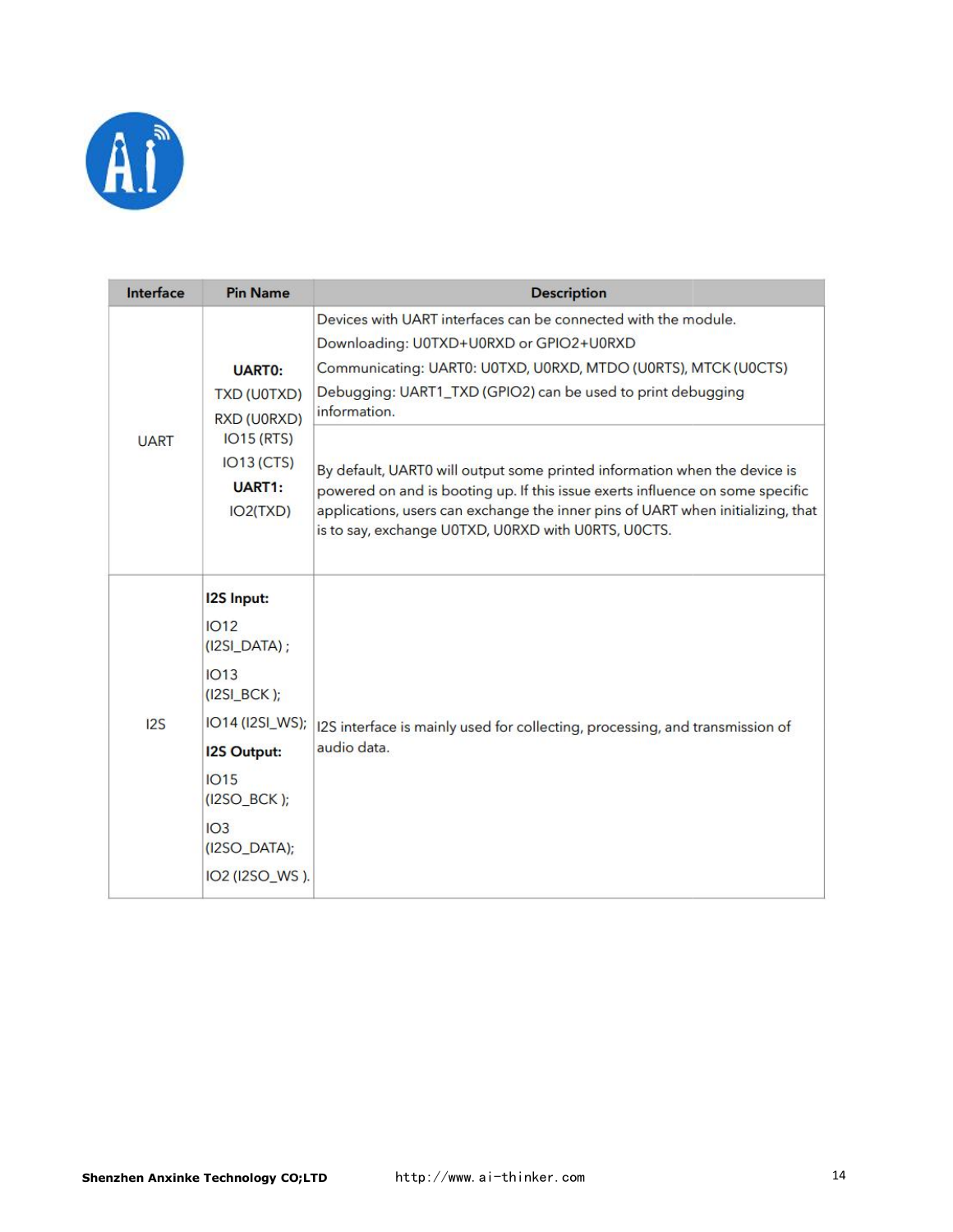

# <span id="page-14-0"></span>4.5. **Absolute Maximum Ratings**

#### **Table 7 Absolute Maximum Ratings**

| Rating                        | Condition                  | Value            | Unit    |
|-------------------------------|----------------------------|------------------|---------|
| <b>Storage Temperature</b>    |                            | $-40$ to 125     | $\circ$ |
| Maximum Soldering Temperature |                            | 260              |         |
| <b>Supply Voltage</b>         | <b>IPC/JEDEC J-STD-020</b> | $+3.0$ to $+3.6$ |         |

# 4.6. **Recommended Operating Conditions**

#### **Table 8 Recommended Operating Conditions**

| <b>Operating Condition</b>   | Symbol     | <b>Min</b> | Typ | <b>Max</b> | Unit            |
|------------------------------|------------|------------|-----|------------|-----------------|
| <b>Operating Temperature</b> |            | $-40$      | 20  | 125        | $\rm ^{\circ}C$ |
| Supply voltage               | <b>VDD</b> | 3.0        | 3.3 | 3.6        |                 |

# 4.7. **Digital Terminal Characteristics Terminal 9 Digital Terminal Characteristics**

#### **Table 9 Digital Terminal Characteristics**

| <b>Terminals</b>        | Symbol          | <b>Min</b> | <b>Typ</b> | <b>Max</b> | Unit |
|-------------------------|-----------------|------------|------------|------------|------|
| Input logic level low   | <b>VIL</b>      | $-0.3$     |            | 0.25VDD    |      |
| Input logic level high  | V <sub>IH</sub> | 0.75VDD    |            | $VDD+0.3$  |      |
| Output logic level low  | <b>VOL</b>      | N          |            | 0.1VDD     |      |
| Output logic level high | <b>VOH</b>      | 0.8VDD     |            | N          |      |

**Note: Test conditions: VDD = 3.3V, Temperature = 20**  ℃**, if nothing special is stated.**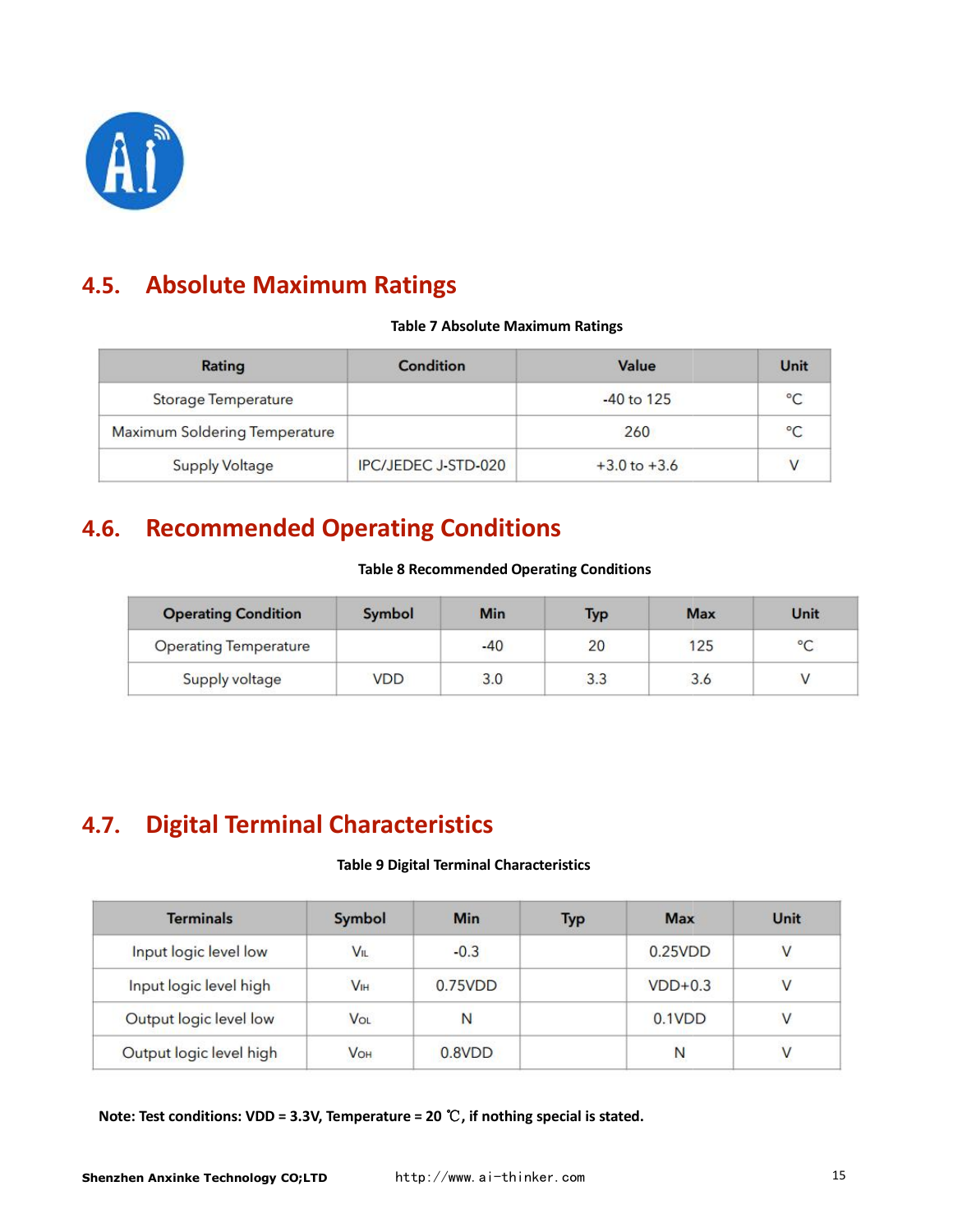

# <span id="page-15-0"></span>**5. RF Performance**

| <b>Description</b>                | Min. | Typ.  | <b>Max</b> | <b>Unit</b> |
|-----------------------------------|------|-------|------------|-------------|
| Input frequency                   | 2400 |       | 2483.5     | <b>MHz</b>  |
| Input impedance                   |      | 50    |            | ohm         |
| Input reflection                  |      |       | $-10$      | dB          |
| Output power of PA for 72.2Mbps   | 15.5 | 16.5  | 17.5       | dBm         |
| Output power of PA for 11b mode   | 19.5 | 20.5  | 21.5       | dBm         |
| <b>Sensitivity</b>                |      |       |            |             |
| CCK, 1Mbps                        |      | $-98$ |            | dBm         |
| CCK, 11Mbps                       |      | $-91$ |            | dBm         |
| 6Mbps (1/2 BPSK)                  |      | $-93$ |            | dBm         |
| 54Mbps (3/4 64-QAM)               |      | $-75$ |            | dBm         |
| HT20, MCS7 (65Mbps, 72.2Mbps)     |      | $-72$ |            | dBm         |
| <b>Adjacent Channel Rejection</b> |      |       |            |             |
| OFDM, 6Mbps                       |      | 37    |            | dB          |
| OFDM, 54Mbps                      |      | 21    |            | dB          |
| HT20, MCS0                        |      | 37    |            | dB          |
| HT20, MCS7                        |      | 20    |            | dB          |

**Table 10 RF Performance**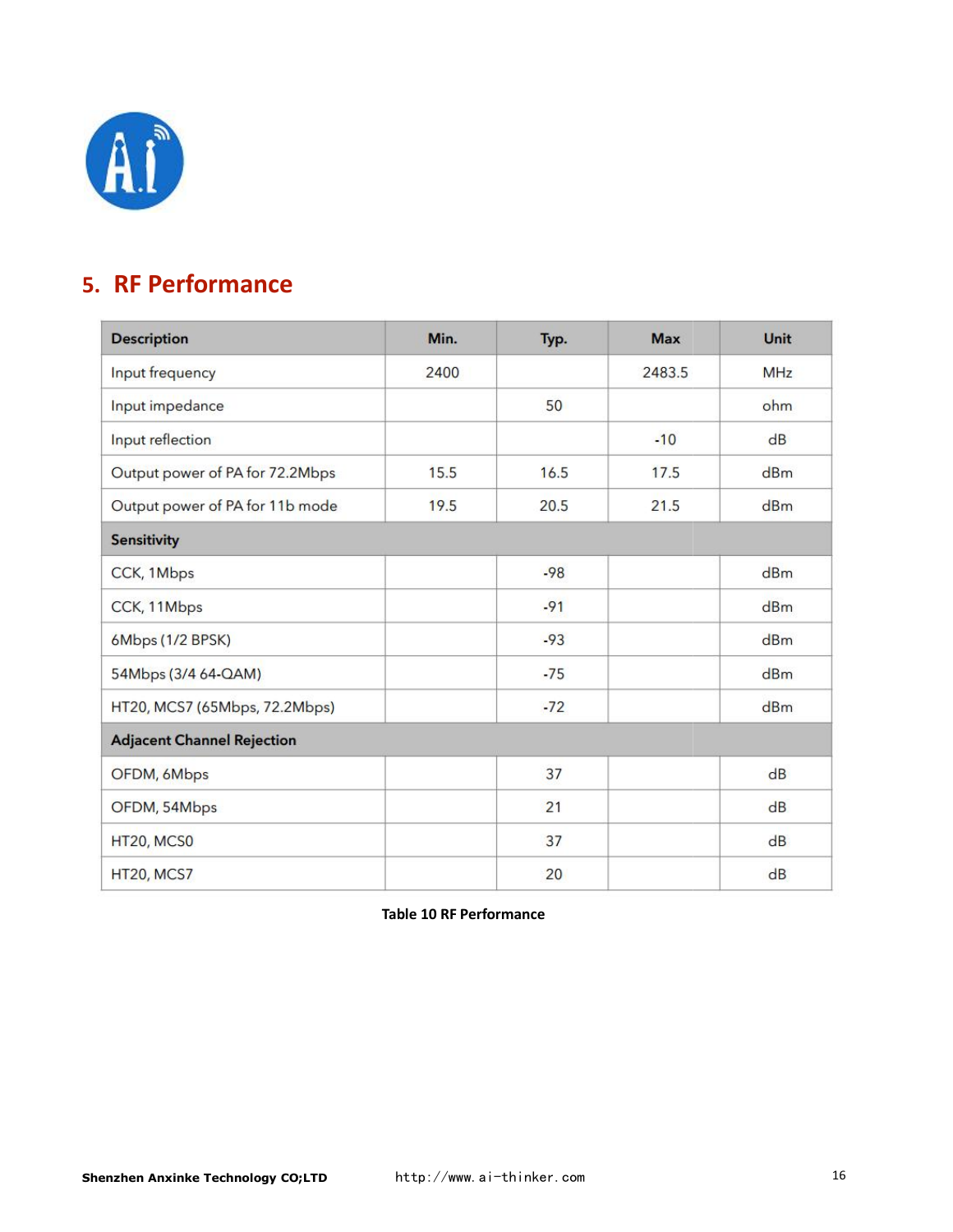

# <span id="page-16-0"></span>**6. Power Consumption**

| <b>Parameters</b>                            | <b>Min</b> | <b>Typical</b> | <b>Max</b> | Unit      |
|----------------------------------------------|------------|----------------|------------|-----------|
| Tx802.11b, CCK 11Mbps, P OUT=+17dBm          |            | 170            |            | mA        |
| Tx 802.11g, OFDM 54Mbps, P OUT = +15dBm      |            | 140            |            | mA        |
| Tx 802.11n, MCS7, POUT = +13dBm              |            | 120            |            | mA        |
| Rx 802.11b, 1024 bytes packet length, -80dBm |            | 50             |            | mA        |
| Rx 802.11g, 1024 bytes packet length, -70dBm |            | 56             |            | mA        |
| Rx 802.11n, 1024 bytes packet length, -65dBm |            | 56             |            | mA        |
| Modem-Sleep①                                 |            | 15             |            | mA        |
| Light-Sleep2                                 |            | 0.9            |            | mA        |
| Deep-Sleep <sup>3</sup>                      |            | 10             |            | <b>uA</b> |

#### **Table 11 Power Consumption**

**O** Modem-Sleep requires the CPU to be working, as in PWM or I2S applications. According to 802.11 standards (like **ID** Modem-Sleep requires the CPU to be working, as in PWM or I2S applications. According to 802.11 standards (like<br>U-APSD), it saves power to shut down the Wi-Fi Modem circuit while maintaining a Wi-Fi connection with no transmission. E.g. in DTIM3, to maintain a sleep 300mswake 3ms cycle to receive AP's Beacon packages, the current is about 15mA. raintaining a Wi-Fi connection with no data<br>receive AP's Beacon packages, the current is<br>Vi-Fi switch. Without data transmission, the

**2** During Light-Sleep, the CPU may be suspended in applications like Wi-Fi switch. Without data Wi-Fi Modem circuit can be turned off and CPU suspended to save power according to the 802.11 standard (U-APSD). E.g. in DTIM3, to maintain a sleep 300ms-wake 3ms cycle to receive AP's Beacon packages, the current is about 0.9mA. E.g. in DTIM3, to maintain a sleep 300ms-wake 3ms cycle to receive AP's Beacon packages, the current is about 0.9mA.<br>© Deep-Sleep does not require Wi-Fi connection to be maintained. For application with long time lags betw

transmission, e.g. a temperature sensor that checks the temperature every 100s ,sleep 300s and waking up to connect to the AP (taking about 0.3~1s), the overall average current is less than 1mA.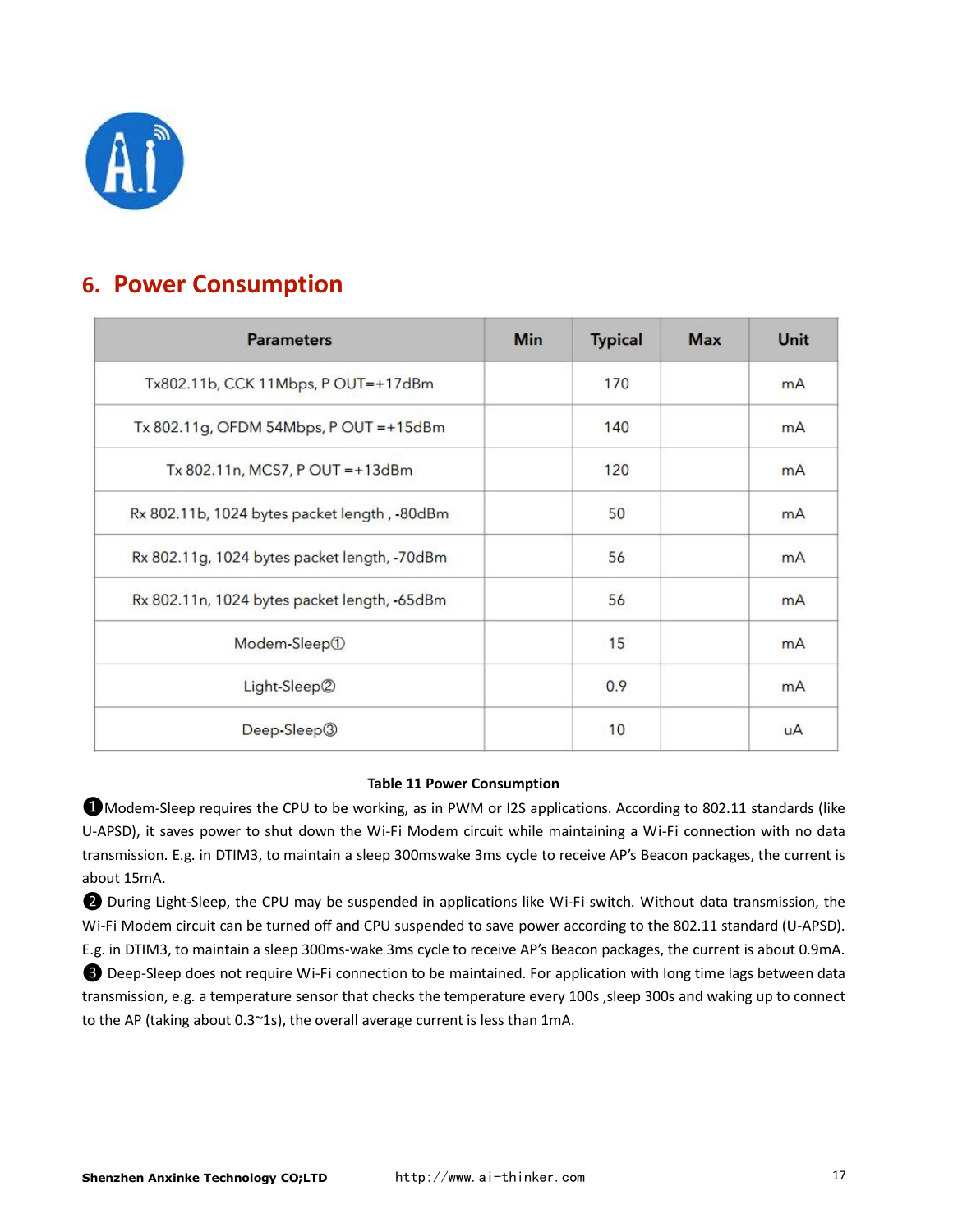

# <span id="page-17-0"></span>**7. Reflow Profile**

#### **Table 12 Instructions**

| T <sub>s</sub> max to T <sub>L</sub> (Ramp-up Rate)   | 3°C/second max                  |  |  |
|-------------------------------------------------------|---------------------------------|--|--|
| Preheat                                               |                                 |  |  |
| Temperature Min.(T <sub>S</sub> Min.)                 | $150^{\circ}$ C                 |  |  |
| Temperature Typical.(T <sub>S</sub> Typ.)             | $175^{\circ}$ C                 |  |  |
| Temperature Min.(T <sub>S</sub> Max.)                 | 200°C                           |  |  |
| Time(T <sub>S</sub> )                                 | $60 - 180$ seconds              |  |  |
| Ramp-up rate $(T_L$ to $T_P)$                         | 3°C/second max                  |  |  |
| <b>Time Maintained Above:</b>                         |                                 |  |  |
| --Temperature(TL)/Time(TL)                            | 217°C/60~150 seconds            |  |  |
| Peak Temperature(T <sub>P</sub> )                     | 260°C max. for 10 seconds       |  |  |
| Target Peak Temperature (T <sub>P</sub> Target)       | $260^{\circ}C + 0/ -5^{\circ}C$ |  |  |
| Time within 5°C of actual peak(t <sub>P</sub> )       | $20 - 40$ seconds               |  |  |
| T <sub>s</sub> max to T <sub>L</sub> (Ramp-down Rate) | 6°C/second max                  |  |  |
| Tune 25°C to Peak Temperature (t)                     | 8 minutes max                   |  |  |